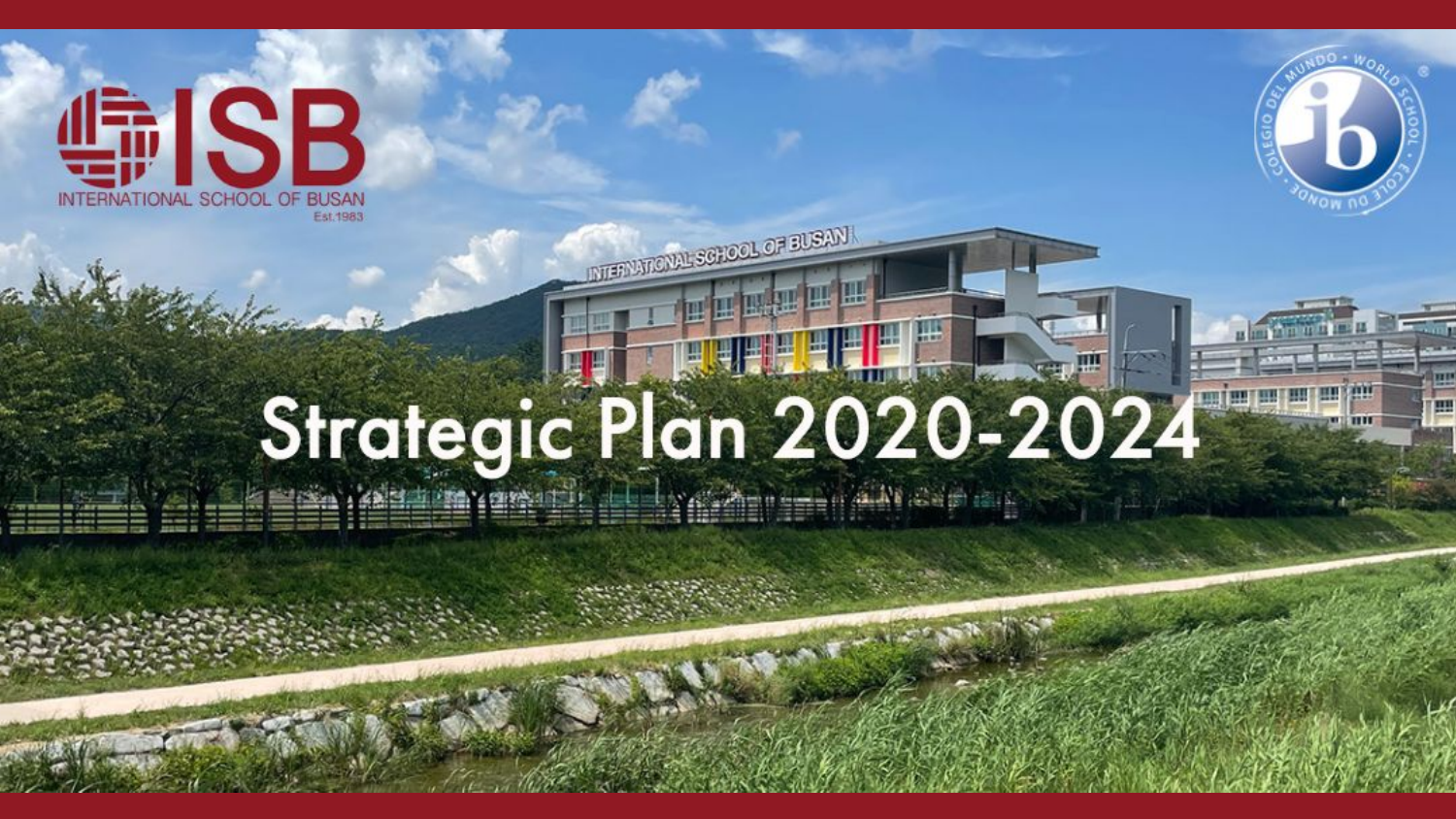

#### Areas of Strategic Focus









| <b>INFRASTRUCTURE</b> |
|-----------------------|
| AND OPERATIONS        |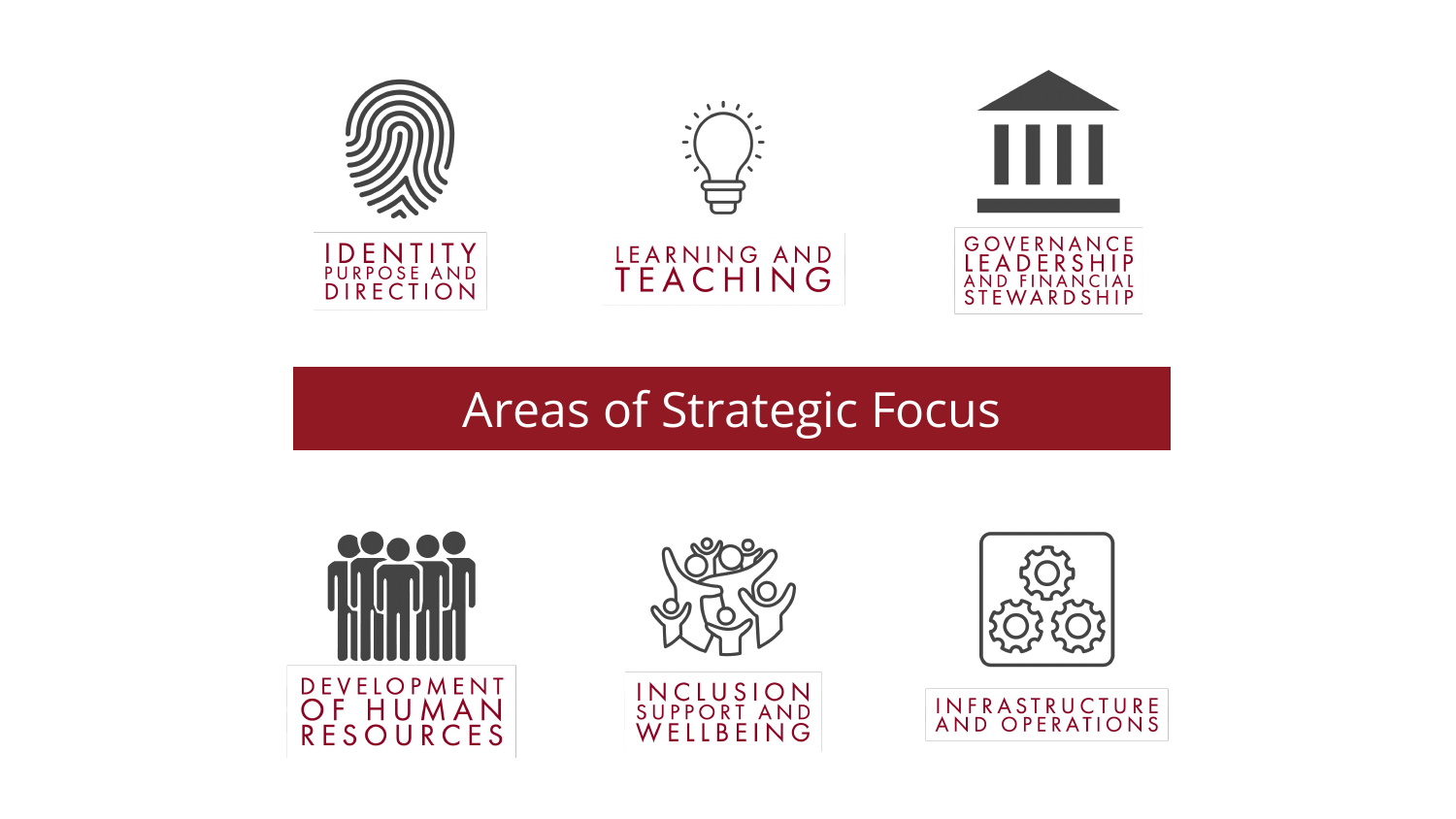

## IDENTITY<br>PURPOSE AND DIRECTION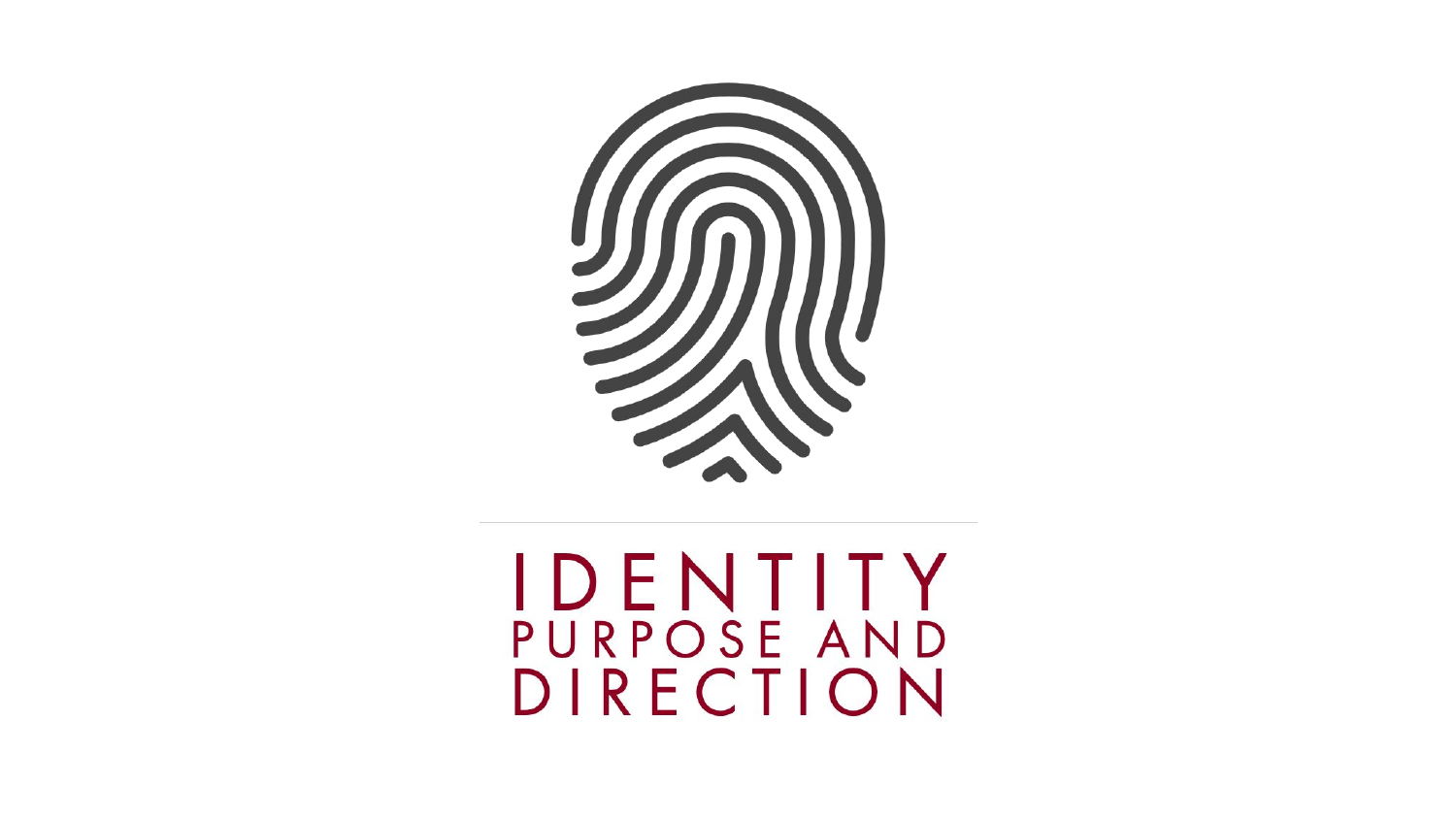Collaboratively develop clear guiding statements that reflect the belief and philosophy of the school community in order to provide renewed purpose and direction.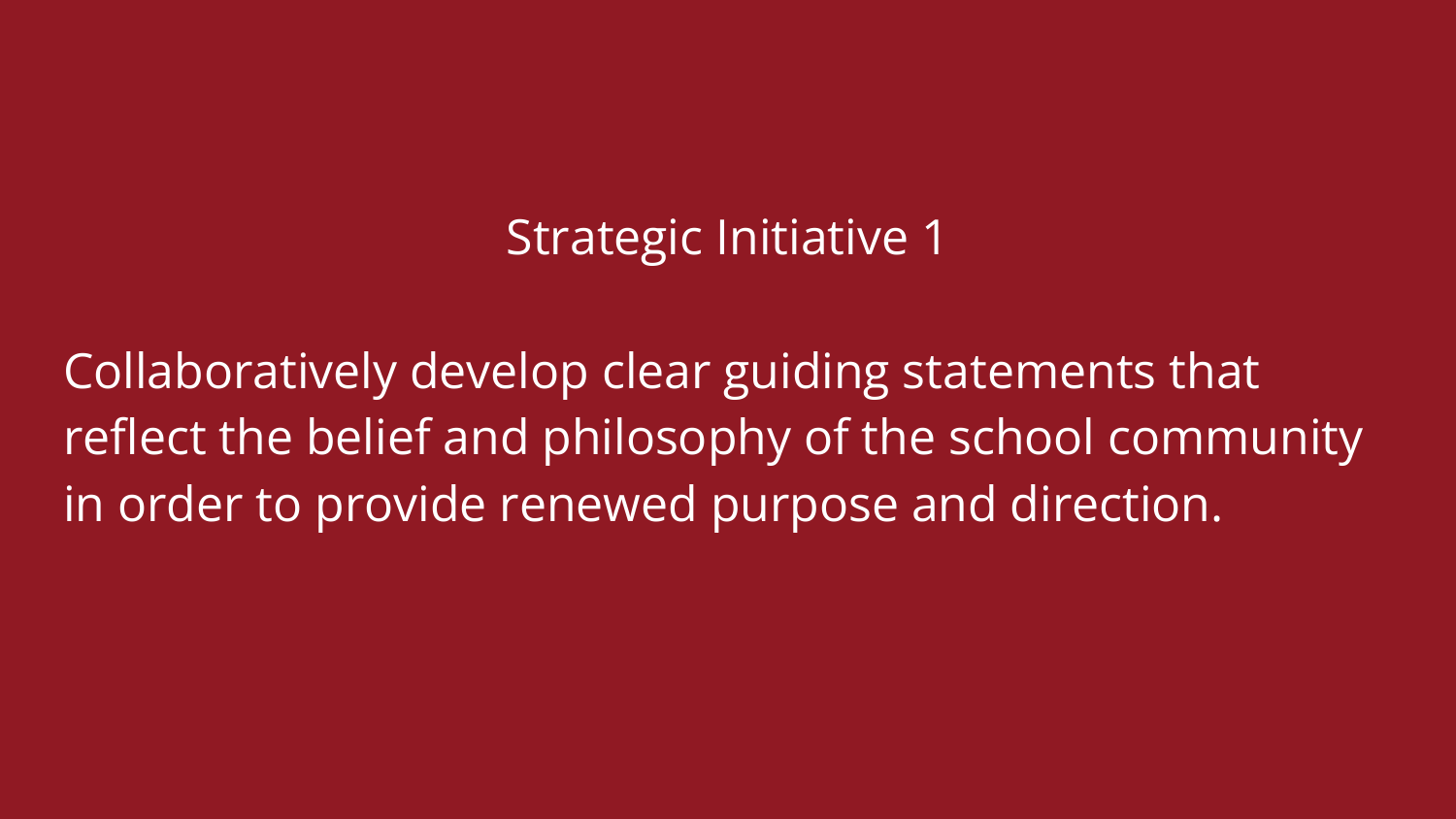- Design and implement a process that involves representatives of the entire school community to develop/refine the guiding statements.
- Clearly and consistently communicate the guiding statements to students, parents, and other members of the school community.
- Ensure that there is a strong degree of consistency between the guiding statements and the school's programmes by developing and implementing systems to measure and record their impact on student learning.
- Develop and implement a marketing plan that effectively communicates the school's identity, purpose and direction to the local, national and international community.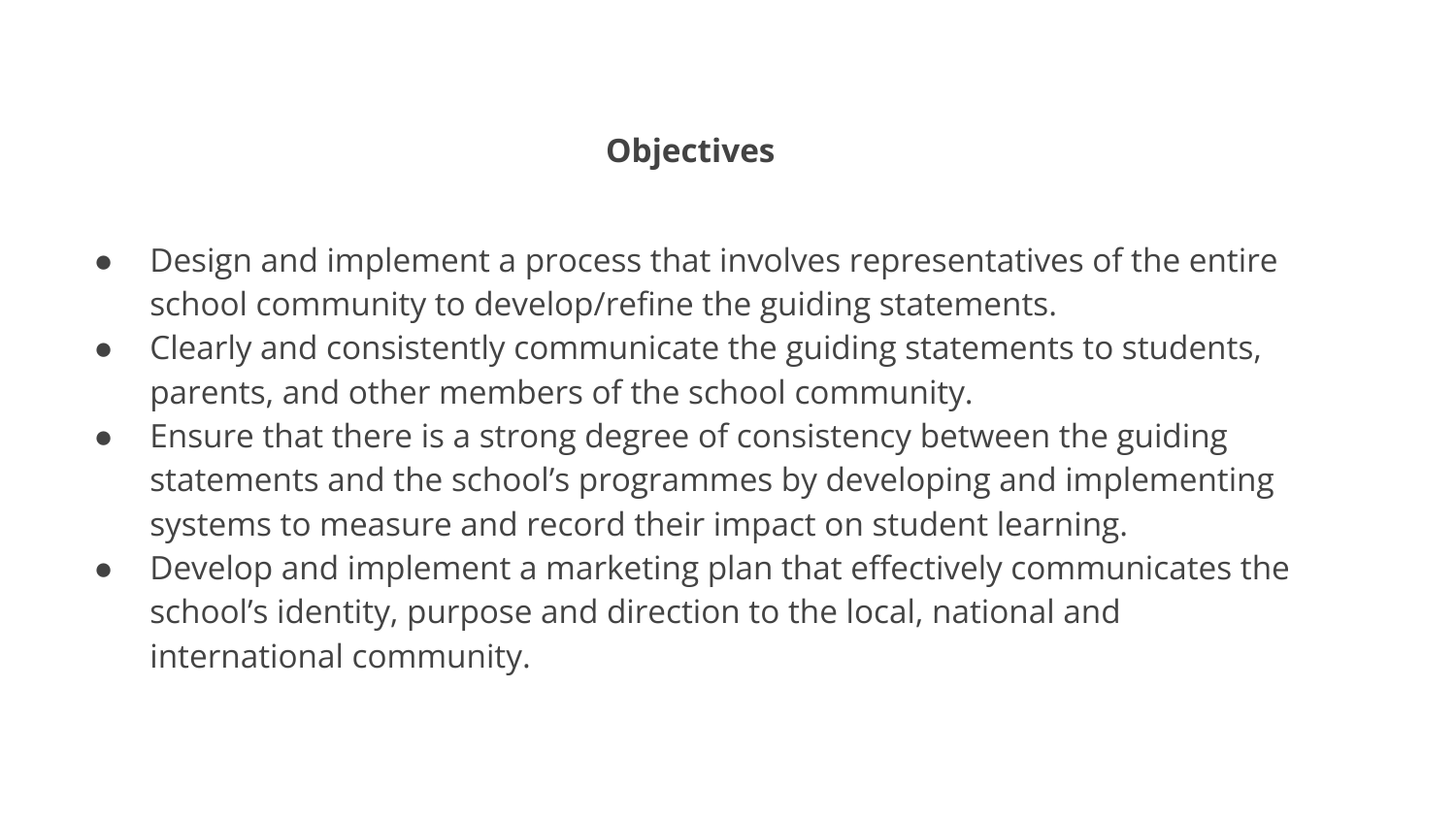



#### GOVERNANCE LEADERSHIP AND FINANCIAL STEWARDSHIP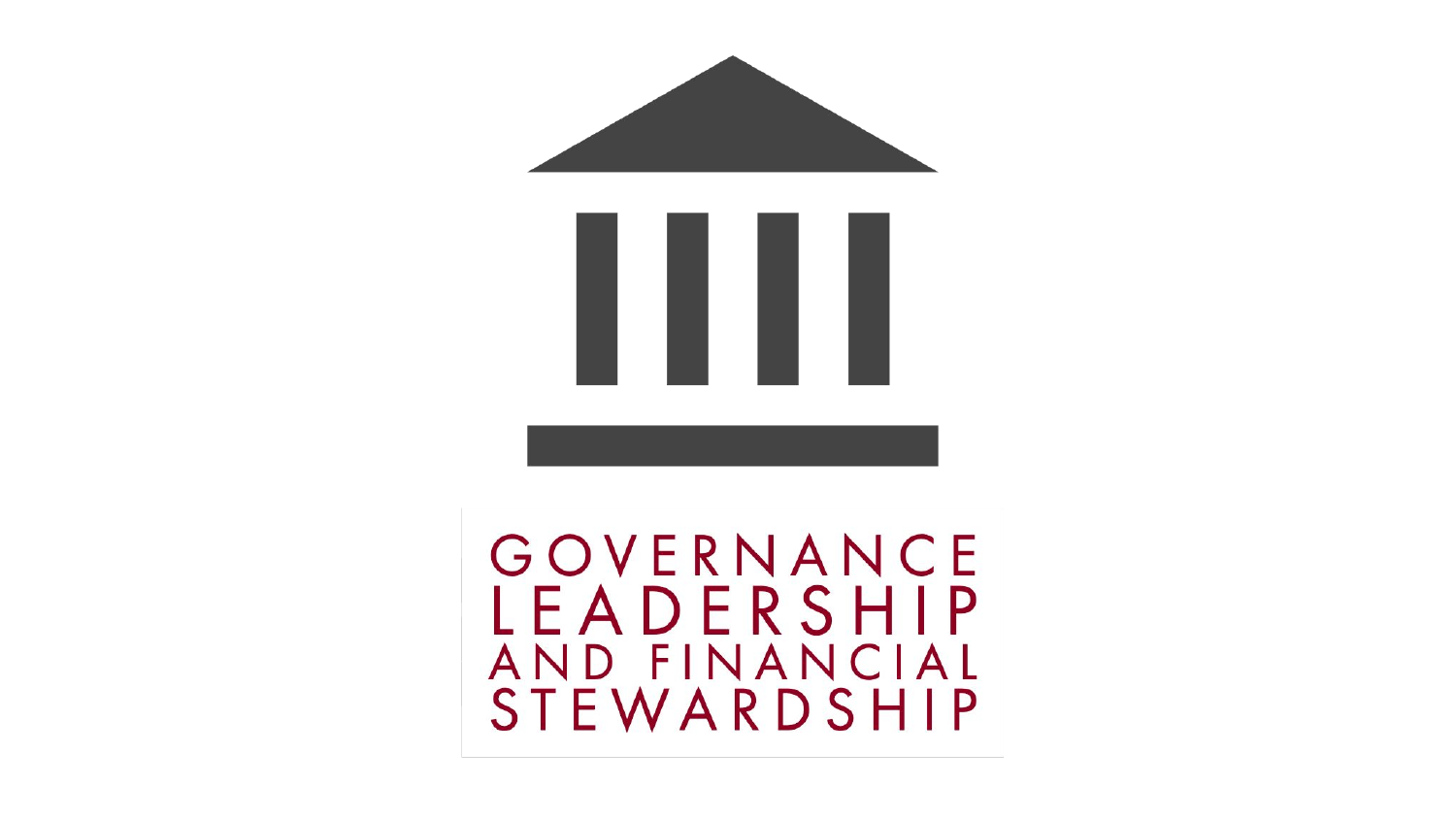Provide stable, effective governance and leadership with clear, well-documented policies and procedures that are systematically evaluated and updated in order to support the achievement of schoolwide learner outcomes.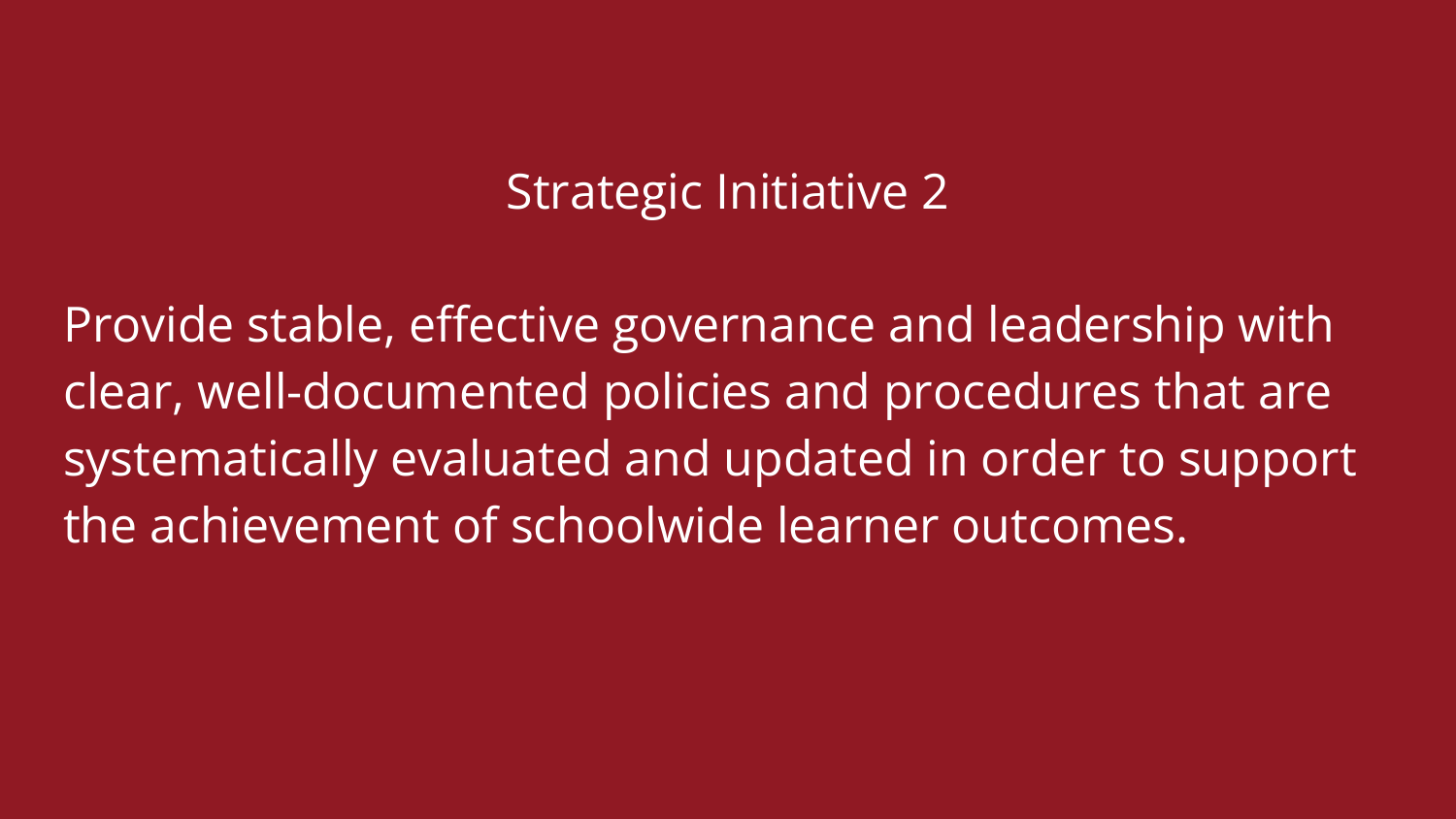- Review and update all Board policies and procedures, ensuring that they are in alignment with all statutory requirements and support the fulfilment of the school's guiding statements.
- Ensure effective financial management through continued improvements in budgeting, reporting, and internal controls.
- Develop and implement systematic mechanisms that will enable the Board of Governors to seek and consider all stakeholder views.
- Develop and implement an induction programme for all new board members.
- Formalise a schedule for professional development for Governors that will enhance the knowledge and skills essential to effective international school governance.
- Ensure that there is clarity in the evaluation and monitoring procedures for the Head of School and the Board of Governors.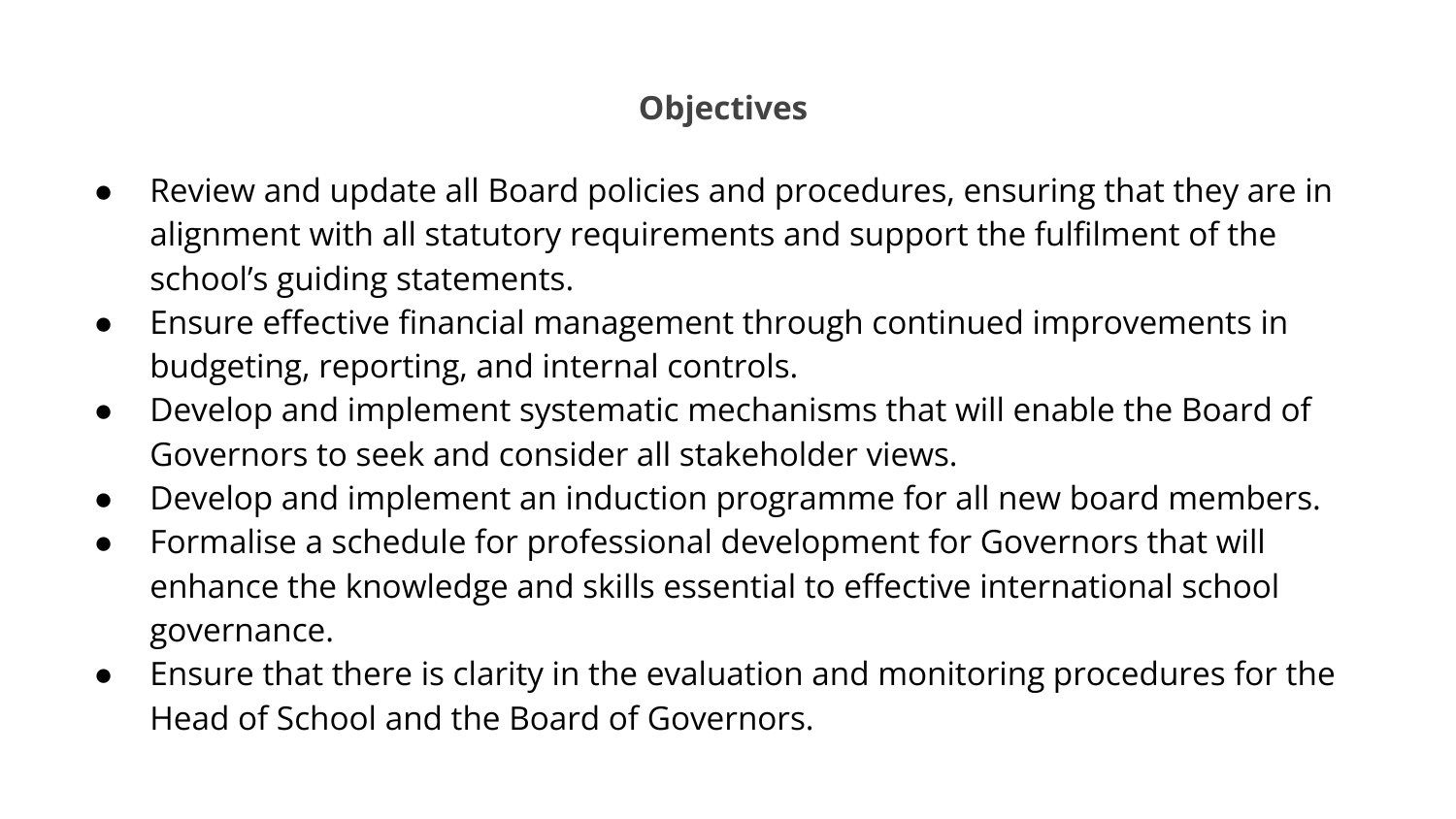

# IEARNING AND<br>TEACHING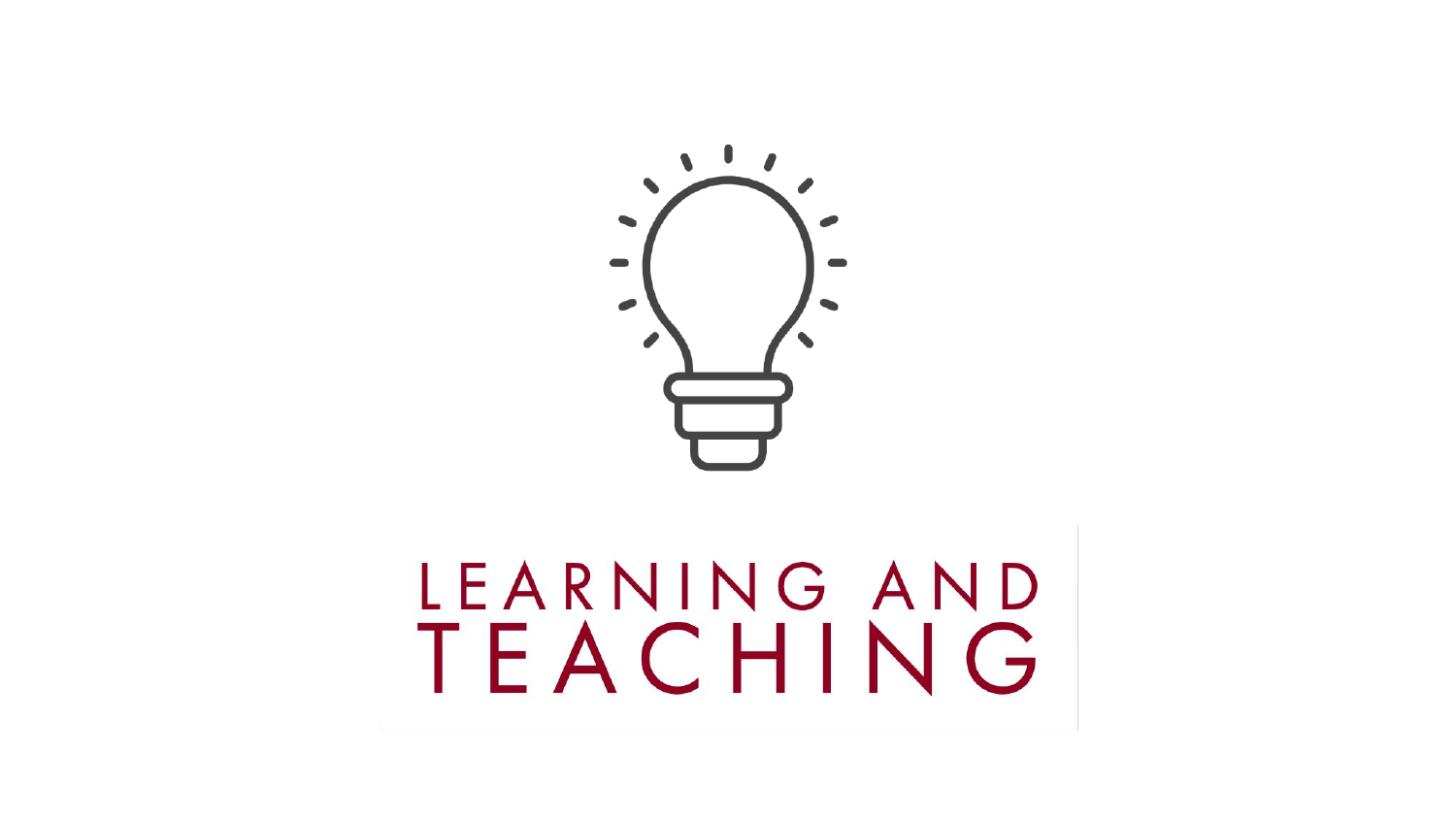Nurture a collaborative culture of innovation and improvement that ensures we develop digitally literate learners who are challenged, supported and engaged with the wider community to learn about and take action on sustainability, service and our shared future.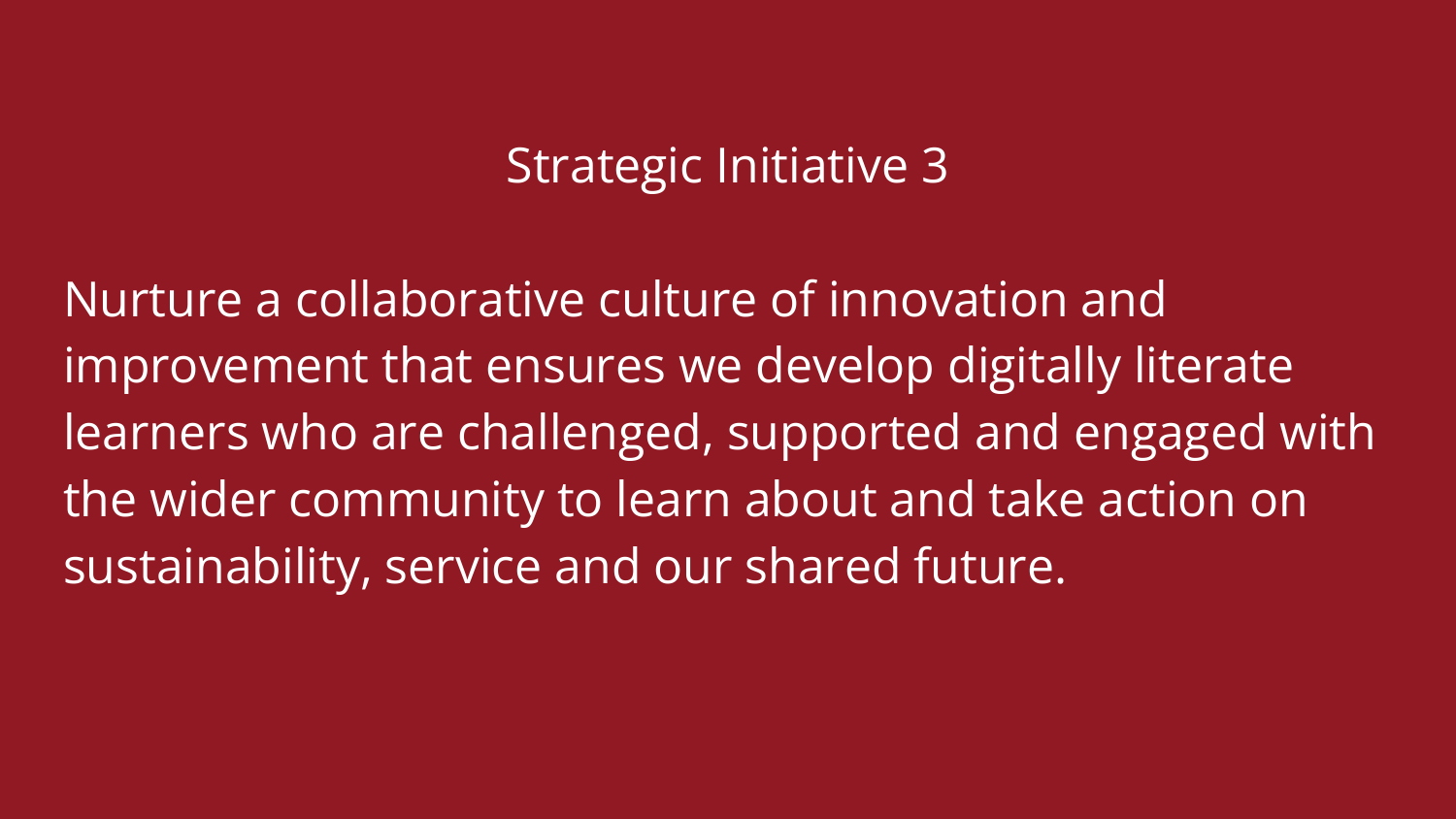- **●** Define and describe high quality learning at our school to enable focused feedback and pedagogical improvement.
- Purposefully use technology to enhance and redefine learning experiences.
- Embed meaningful and authentic service learning opportunities into our whole-school curriculum.
- Develop sustainable communities of practice that will improve learning and teaching at our school.
- Embed the Sustainable Development Goals into our school curriculum to provide learners with the opportunity to take meaningful action.
- Ensure that all learners have access to a balanced programme of sports and creative arts that includes opportunities to represent the school locally, nationally and internationally.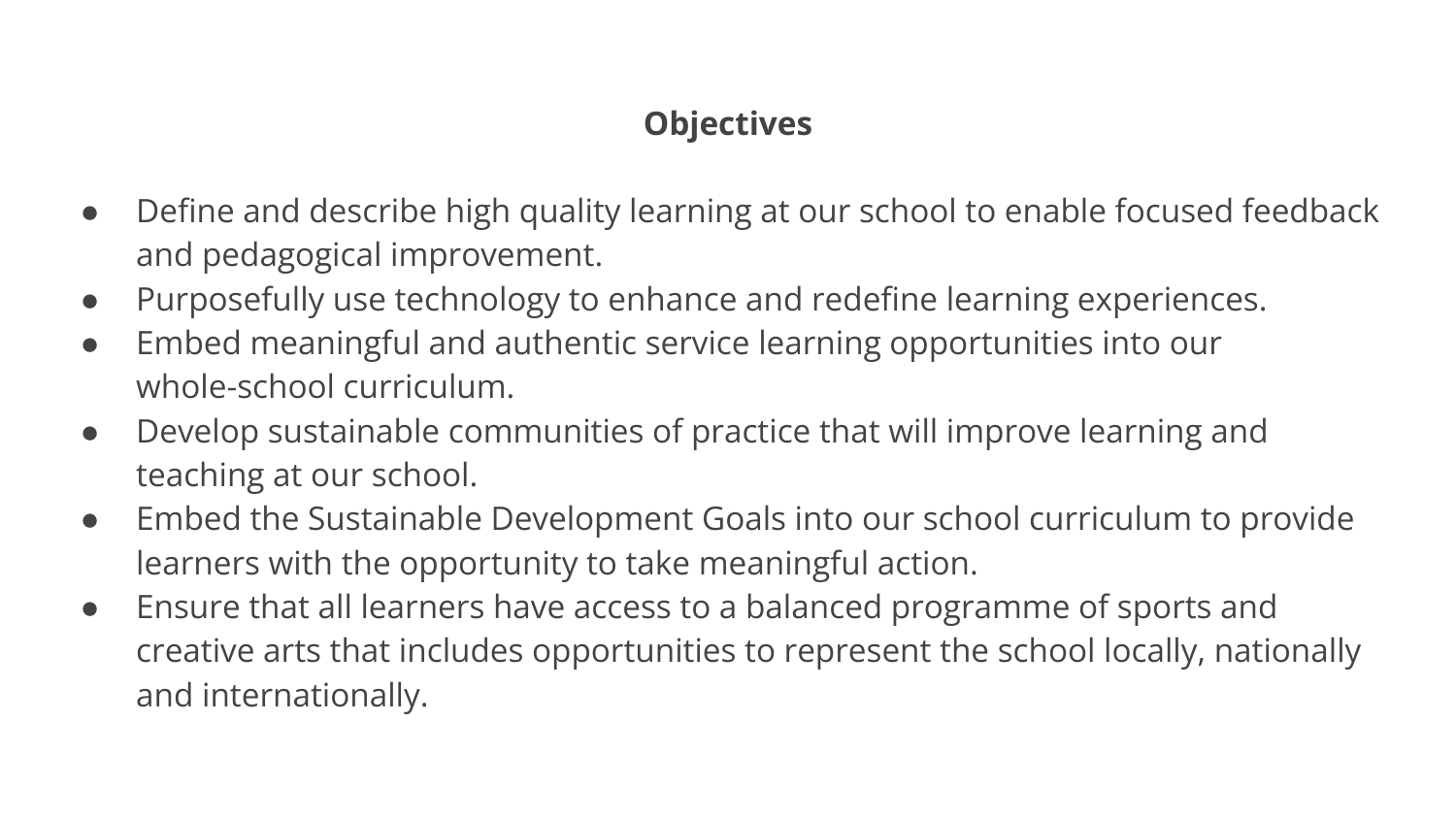

INCLUSION<br>SUPPORT AND WELLBEING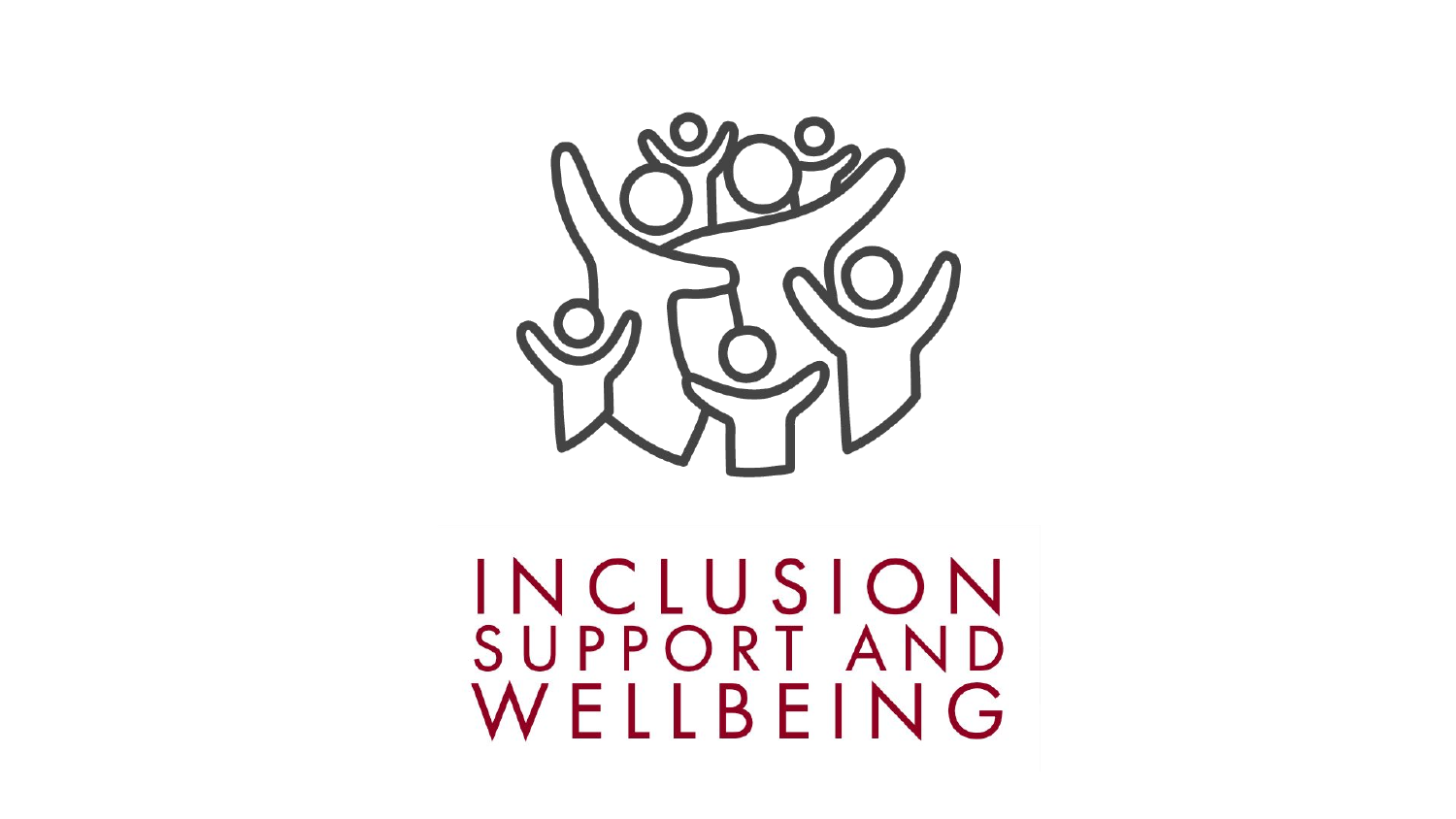Provide a safe, inclusive environment where all learners are engaged, challenged and supported.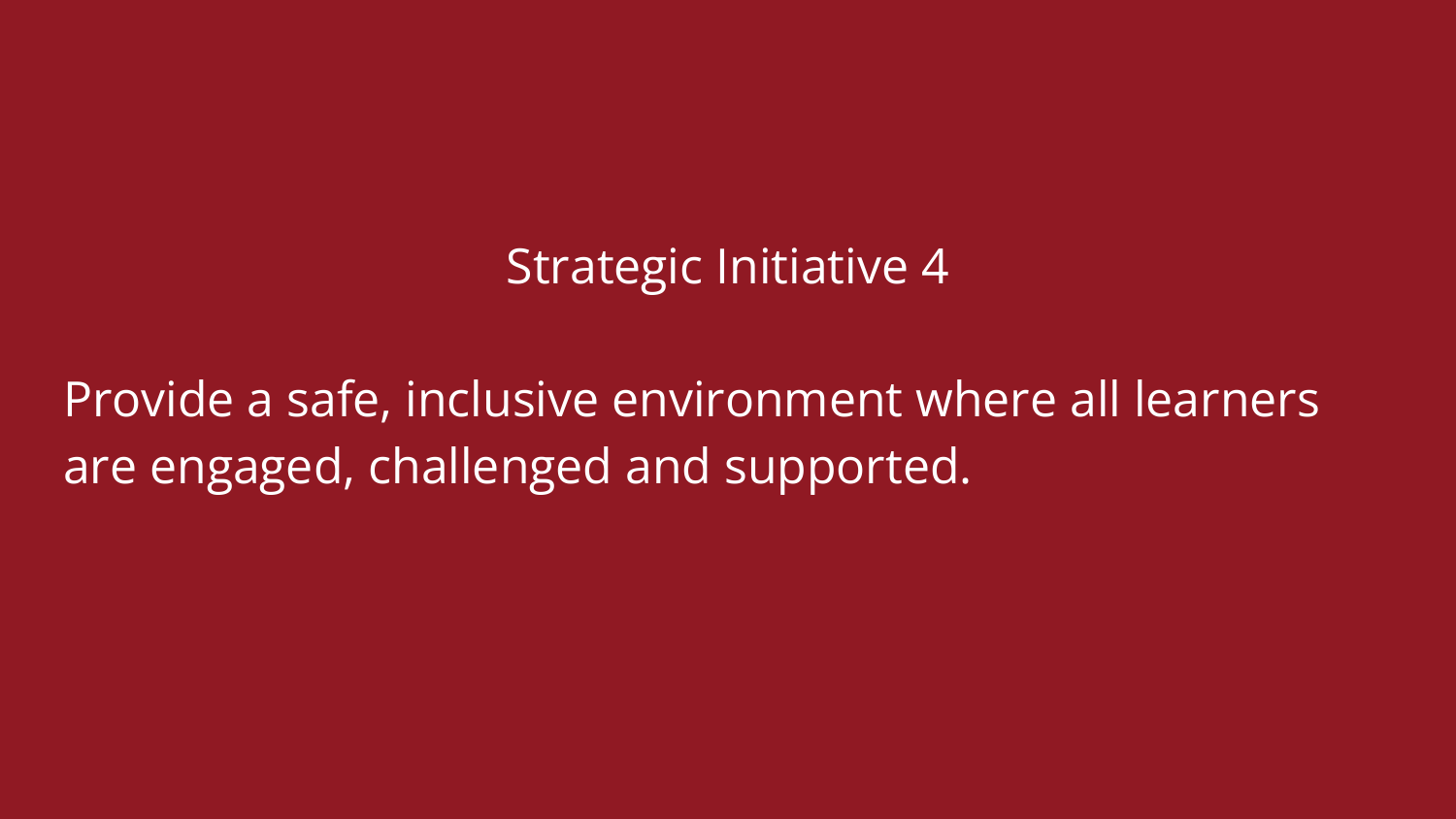- Define and describe high quality differentiation at our school to increase access and participation for all learners.
- Further develop, inclusive, mainstream support for students with learning and/or special educational needs and support for their teachers.
- Comprehensively review all Health, Safety and Security policies and procedures, ensuring that they are aligned with best practice and statutory requirements.
- Comprehensively review all Safeguarding and Child Protection policies and procedures ensuring that they are aligned with best practice and statutory requirements.
- Identify ways to further support the mental health and wellbeing of all learners on campus.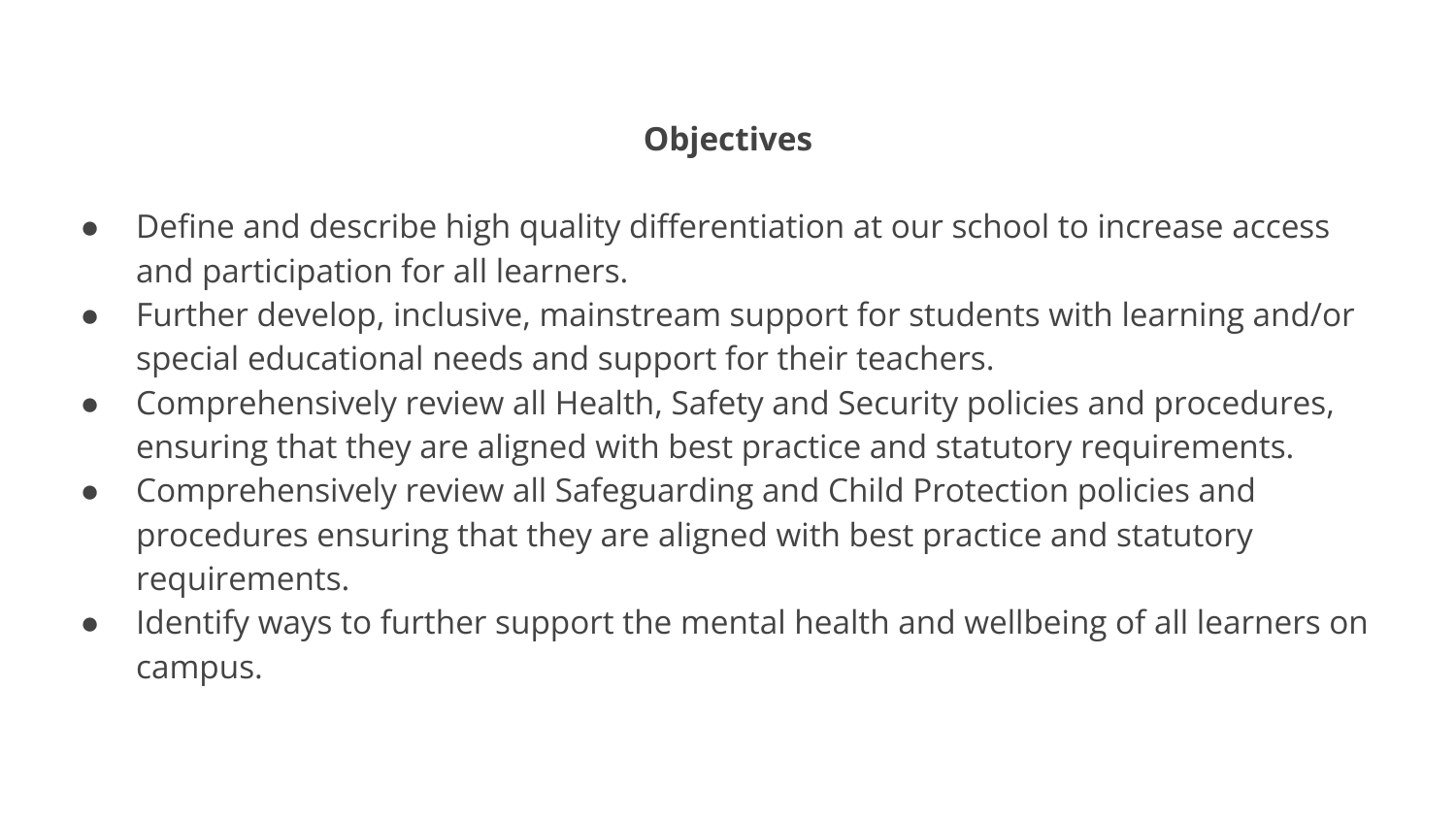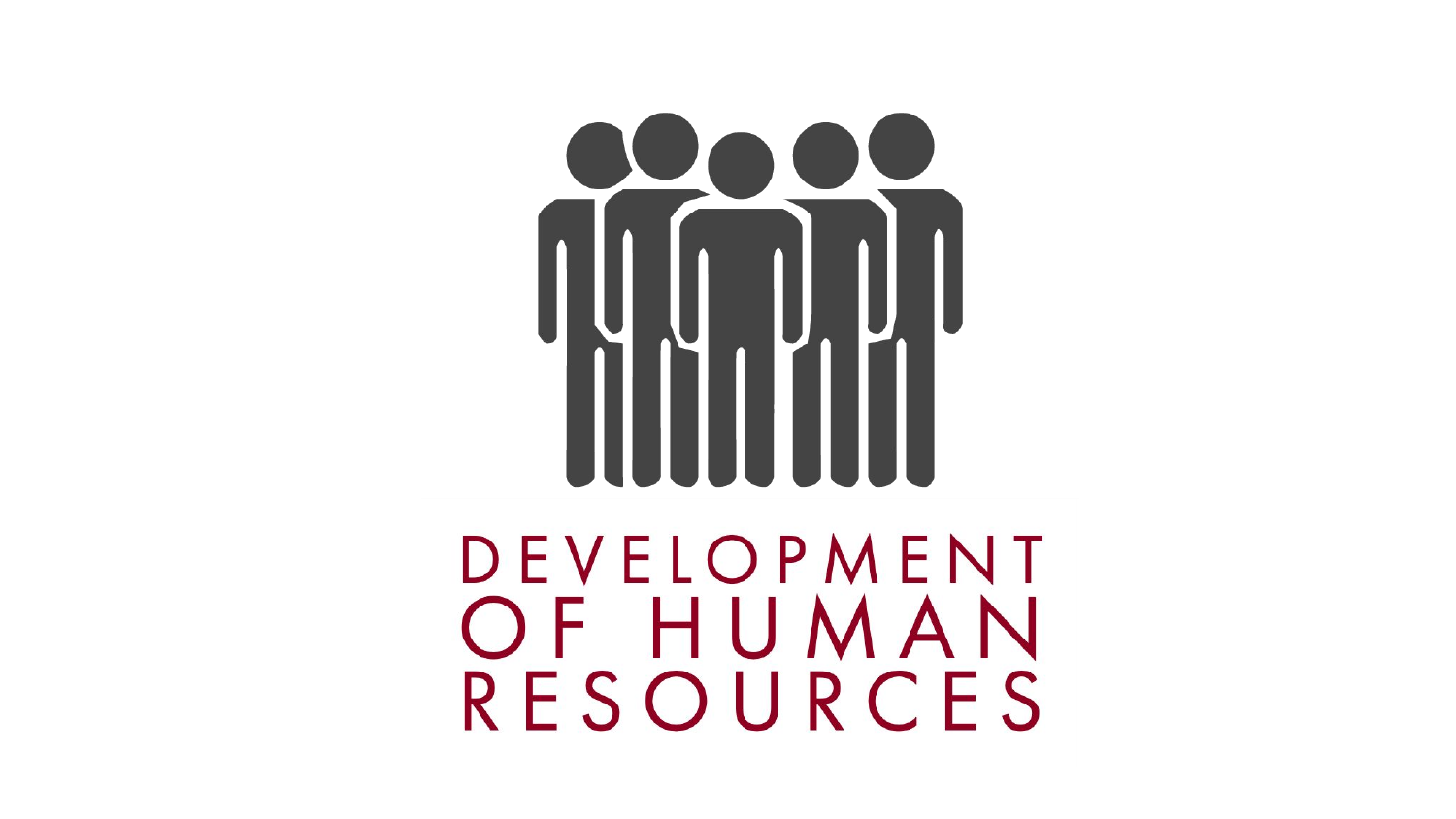Ensure that staff have clearly defined roles and responsibilities with opportunities for professional development that is supported by a process of meaningful evaluation and feedback.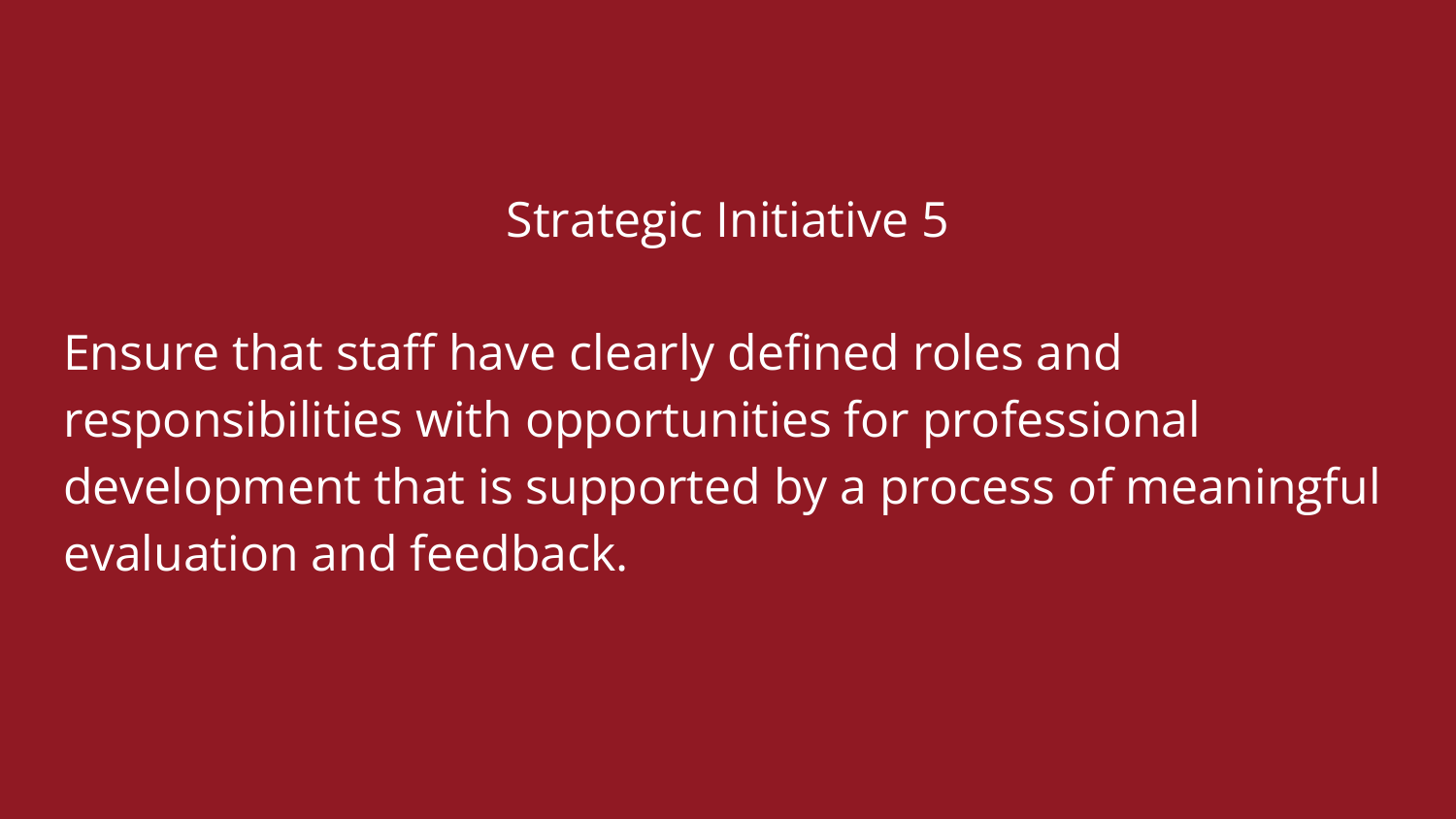- All staff and faculty have clearly defined roles and responsibilities with centrally stored job descriptions that are regularly reviewed, updated and easily accessible for all members of the school community.
- Systematic opportunities exist for regular feedback, reflection and review using the school's definition of high quality learning and teaching, in addition to defined roles and responsibilities, as the criteria for success.
- Systems are put in place to ensure that there is planned, purposeful professional development provided for all staff which is aligned with the school's goals for development and improvement as well as identified personal professional needs.
- Measures to determine the impact of professional development on schoolwide learner outcomes are developed and implemented.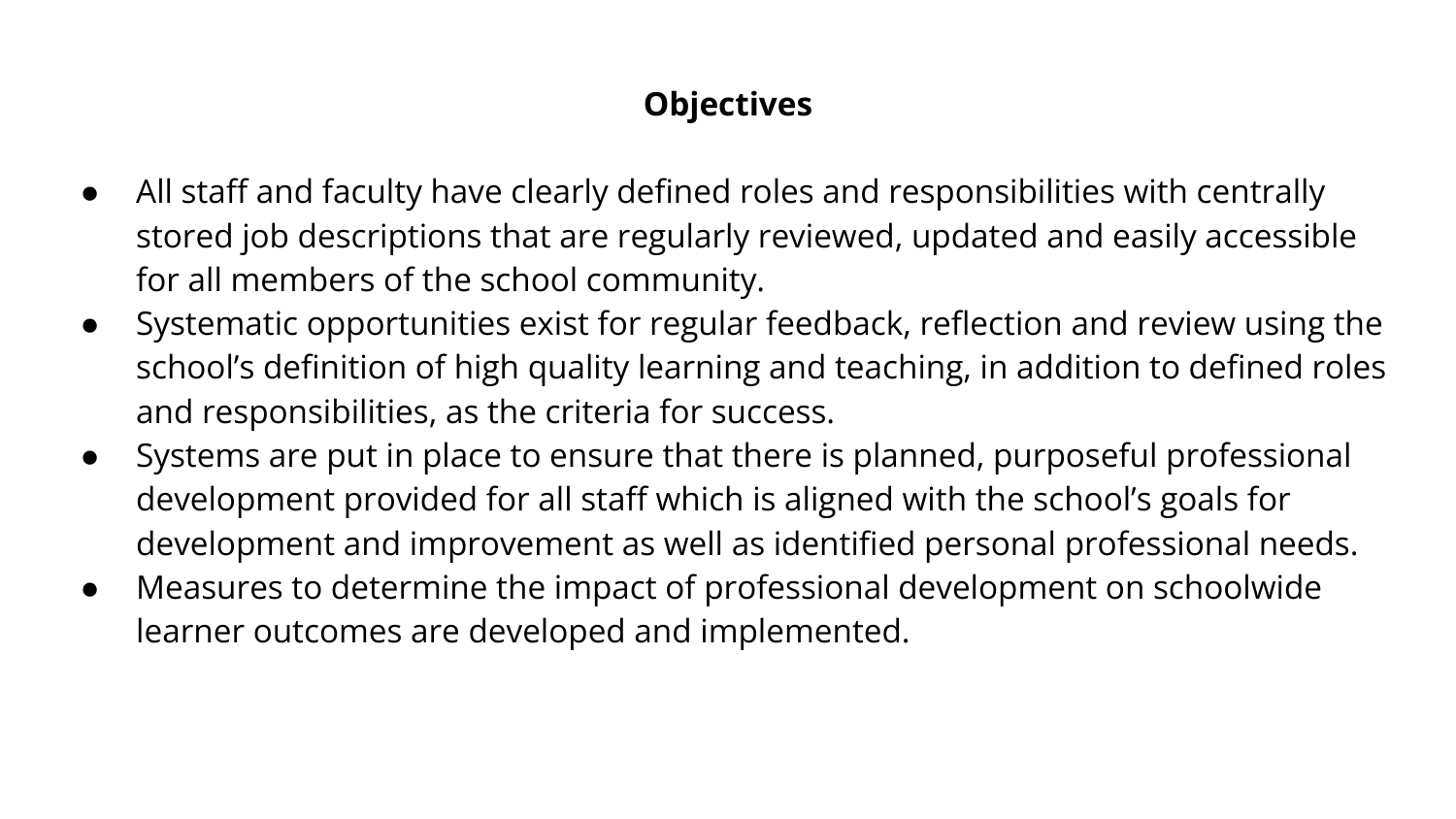

# INFRASTRUCTURE<br>AND OPERATIONS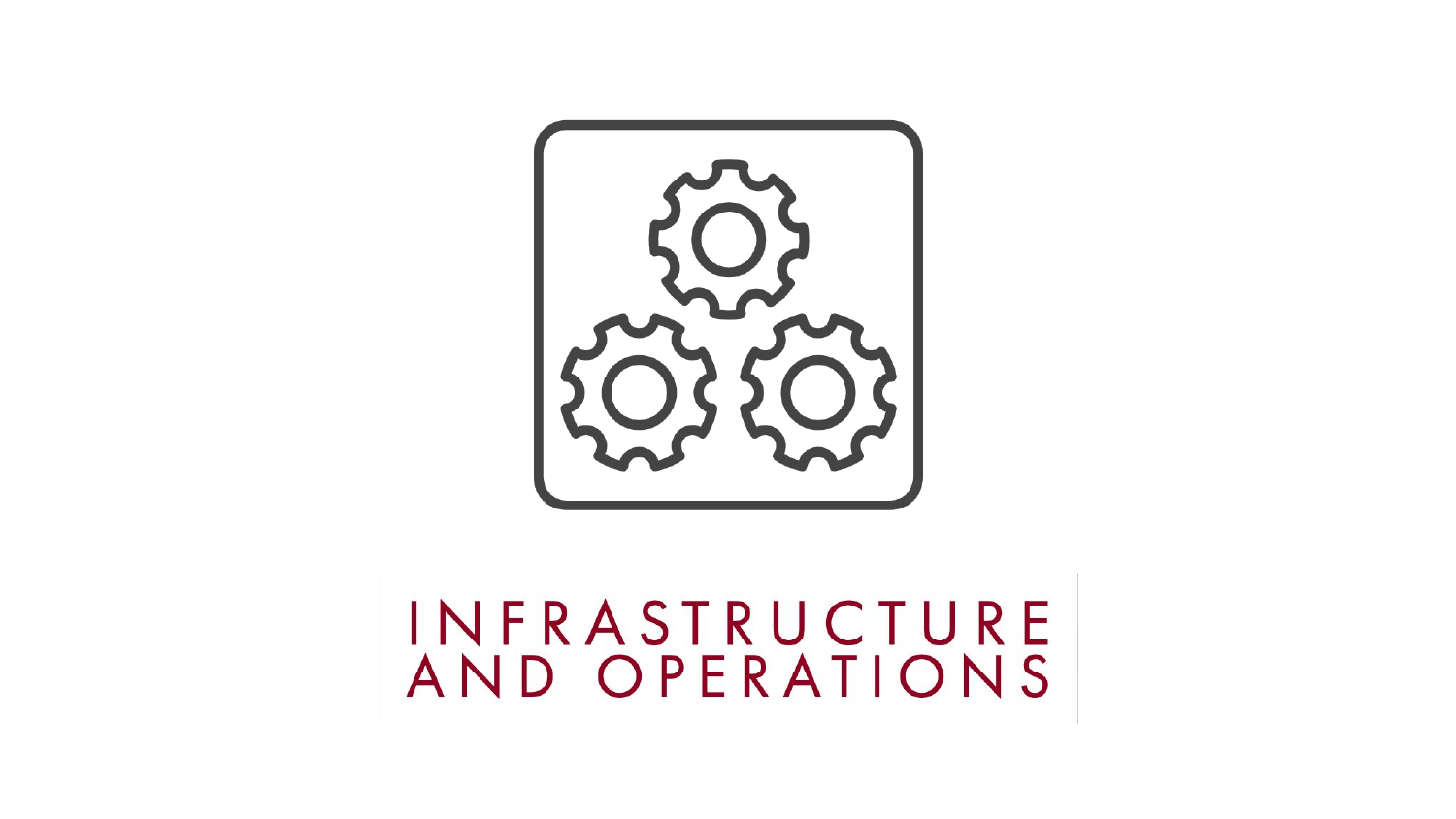Develop a financially, operationally and environmentally sustainable campus that will meet the needs of our student population.